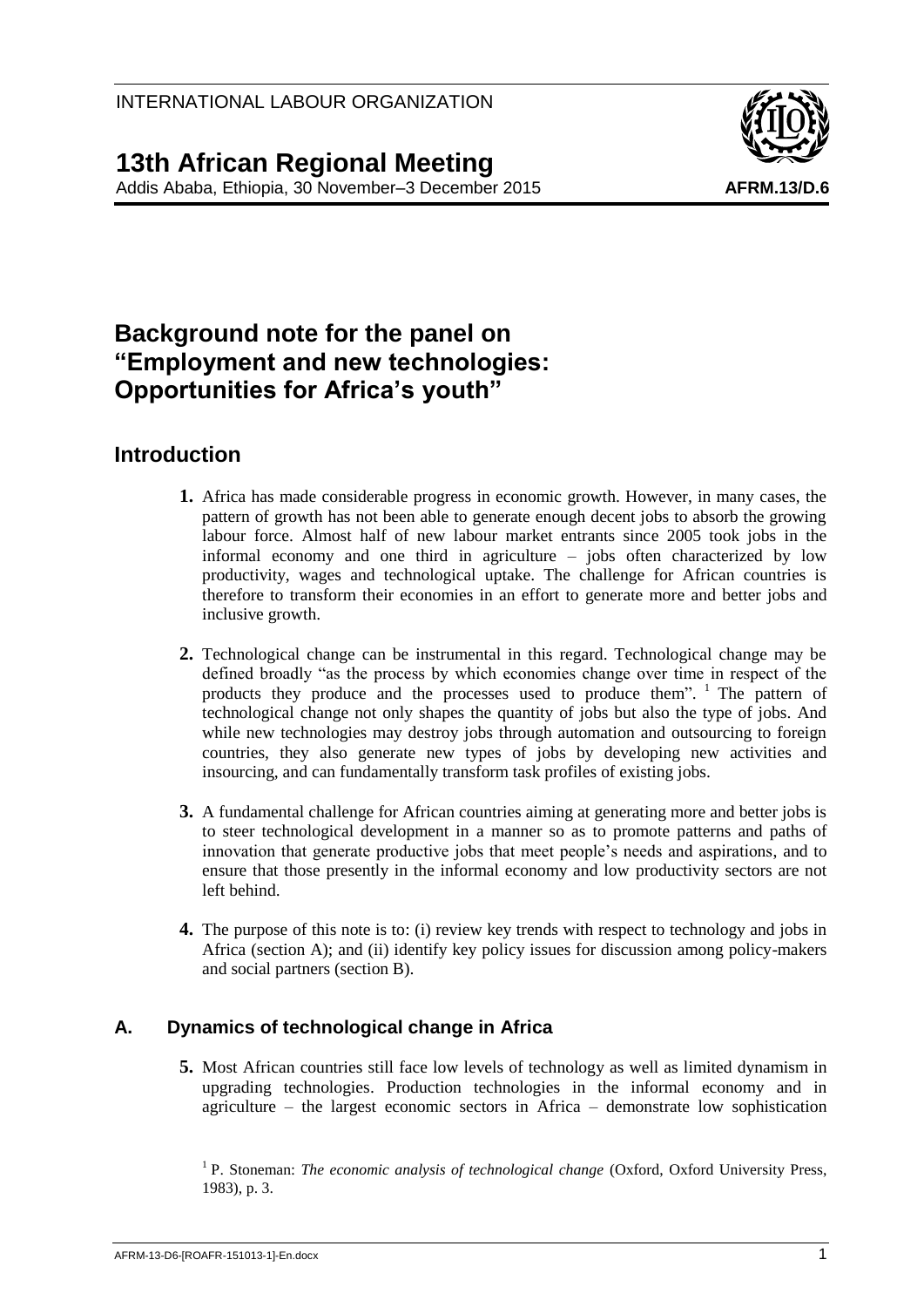which is reflected in the incidence of low productivity jobs and wages, often with negative effects on workers' health and well-being, as well as limited opportunities for learning and personal advancement. The crafts and artisan sector is characterized by a somewhat different picture. Master craftspeople and workers in some crafts tend to apply rather advanced technologies. For example, car mechanics in the informal economy in the United Republic of Tanzania are using computer-aided diagnostic tools, and carpenters and tailors producing for local markets are eager to improve designs, differentiate products and enhance quality. An ILO study shows that they also tend to have higher levels of education and more formal technical training in addition to informal apprenticeship training.<sup>2</sup>

- **6.** Most importantly, the share of manufacturing in the GDP of African countries is still low, and so is the share of medium- and high-technology products within manufacturing. Industrial development has been identified as an engine of technological change, learning and job generation in low income countries.<sup>3</sup> Premature de-industrialization experienced by sub-Saharan Africa has contributed to the low dynamics of technological advancement and job creation. North African countries, on the other hand, have a higher share of employment in industry, which may contribute to explaining their relatively high productivity levels compared to other African countries. <sup>4</sup>
- **7.** More recently, however, a number of African countries have experienced a shift in the skills composition of the workforce (or the task profiles of jobs). For instance, in some middle-income countries – Botswana, Gabon, Mauritius, Tunisia and South Africa, as well as in low and lower middle income countries, in particular, Egypt, Ghana, Morocco and Zambia as well as Ethiopia, Liberia and Rwanda – the share of high skill-intensive jobs has been increasing. Interestingly, the pattern of change in terms of medium skill-intensive jobs and low skill-intensive jobs differs across these countries. Some demonstrate job polarization, that is, they reduced the share of medium skill-intensive jobs and enhanced the share of low skill-intensive jobs. Others increased the share of medium-skilled jobs while reducing the share of low skill-intensive jobs. These changes are signs of technological and structural transformation; however, to date, no systematic analysis of technological change, structural transformation and changing jobs profiles in African countries has been undertaken. This is an urgent research question the ILO and constituents need to address.

#### *1. Key challenges*

- **8.** In the light of high population growth rates, and the many young people, who are increasingly educated, entering the labour force within the coming years, African countries will continue to be challenged with generating rapid technological change and diversification in all sectors of the economy – manufacturing, craft sector, agriculture and services. Succeeding in this area will not only enhance productivity, but also generate good jobs at a high pace, including for the more educated young generation.
- **9.** Two major lessons have been learned from the rapid catching-up experience of East Asian countries. Firstly, it requires a two-pronged strategy of incremental catching-up from lowto medium- and high-technology products, and of leapfrogging into, or taking advantage of, opportunities arising from new technologies emerging in advanced countries. For

2 I. Nübler, C. Hofmann and C. Greiner: *Understanding informal apprenticeship: Findings from empirical research in Tanzania* (ILO, 2010).

3 J.A. Ocampo, C. Rada and L. Taylor: *Growth and policy in developing countries: A structuralist approach* (New York, Columbia University Press, 2009).

<sup>4</sup> ILO: *World Employment and Social Outlook: The changing nature of jobs* (2015).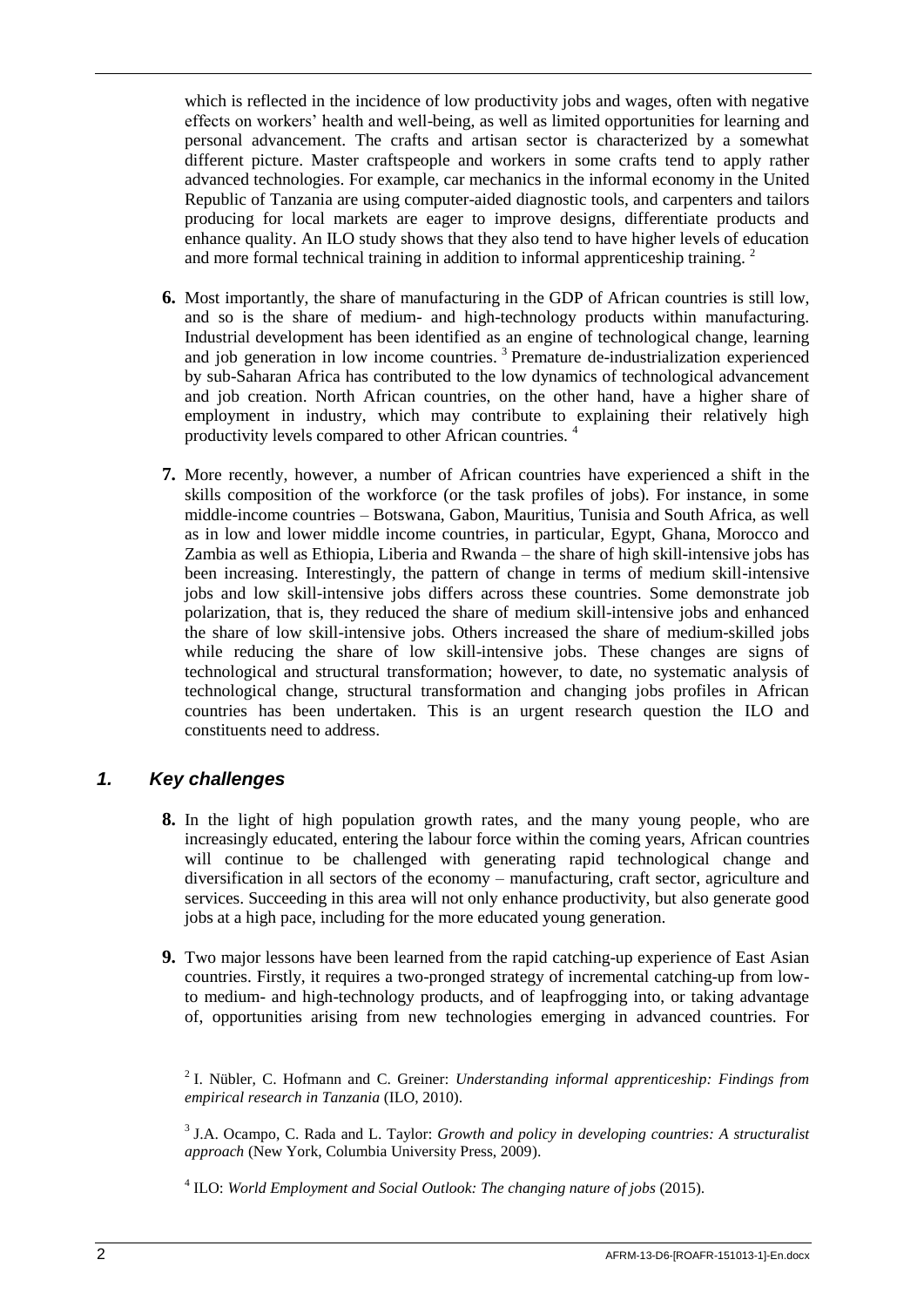example, the Republic of Korea adopted computer-aided manufacturing (CAM) technologies that had emerged during the 1970s; Costa Rica, India and South Africa attracted call centres, back-office services, data processing and other IT-enabled business services outsourced by firms in high-wage countries; and China became an exporter of high-technology goods by taking advantage of emerging value chains enabled by the simultaneous IT revolution and the global market revolution.

- **10.** Secondly, the transfer of technology to a domestic enterprise is not like transferring a physical product. It is fundamentally a learning process and one of gradually building up capabilities to innovate, imitate and invest. By accumulating sector-specific knowledge and competencies in relatively low-technology activities within a particular sector, workers and enterprises can develop the capability to diversify gradually into the more sophisticated and higher technology activities. Most important in this process, the labour force develops a diverse set of distinct technical skills and competencies which can be recombined for producing new products. Domestic firms learn to innovate and manage technology transfer, and institutions evolve with high competencies to support innovation and technological change. These are the capabilities which enable the country to also leapfrog and take advantage of new opportunities arising from leading technologies emerging in advanced countries.
- **11.** Light manufacturing (apparel, leather products, wood products, metal products, agribusiness) is a promising starting point to enter an incremental process of innovation (new to the country, but not new to the world), learning and job creation. Only a few sub-Saharan countries so far have succeeded in developing a significant light manufacturing industry despite comparative or latent comparative advantages in low-tech manufacturing, abundance of natural resources for inputs and energy supply, and privileged access to markets in advanced economies. Major bottlenecks are poor infrastructure, low quality of domestic inputs, limited access to finance and low capabilities of the labour force and small enterprises.<sup>5</sup> Recent ILO research identifies low shares in the labour force of lower and upper secondary educated graduates as a critical impediment to developing manufacturing.
- **12.** Prospects for technological change in manufacturing are set to change as the region promotes industrialization. African governments have collectively taken initiatives to promote industrialization under the theme "Industrialisation of Africa" at their 2008 summit (UNECA and AU 2013), which was reaffirmed during the 34th Ordinary Summit of Southern African Development Community (SADC) Heads of State and Government in August 2014. This objective is to promote diversification into higher value-added products, and to enhance beneficiation by moving from exporting to processing of natural resources. Regional groups have an important role to play in developing local and regional vertically integrated value chains. <sup>7</sup>
- **13.** Digital technologies have rapidly diffused to African countries, though largely by the use of mobile phones. Although access to the fixed-line Internet and mobile broadband is still limited, in particular in rural areas, declining prices in mobile phones have increased the

<sup>5</sup> World Bank: *Light manufacturing in Africa: Targeted policies to enhance private investment and create jobs* (2012)*.*

6 I. Nübler: *Education structures and patterns of productive transformation: Lessons for education policies in African countries*, UNU–WIDER Conference on Learning to Compete: Industrial development and policy in Africa (Helsinki, June 2013), http://www1.wider.unu.edu/L2Cconf/ sites/default/files/L2CPapers/N%C3%BCbler.pdf.

7 I. Salim: "Sub-Saharan Africa in the global apparel value chain" in *World Economic Forum: The shifting geography of global value chains* (2013).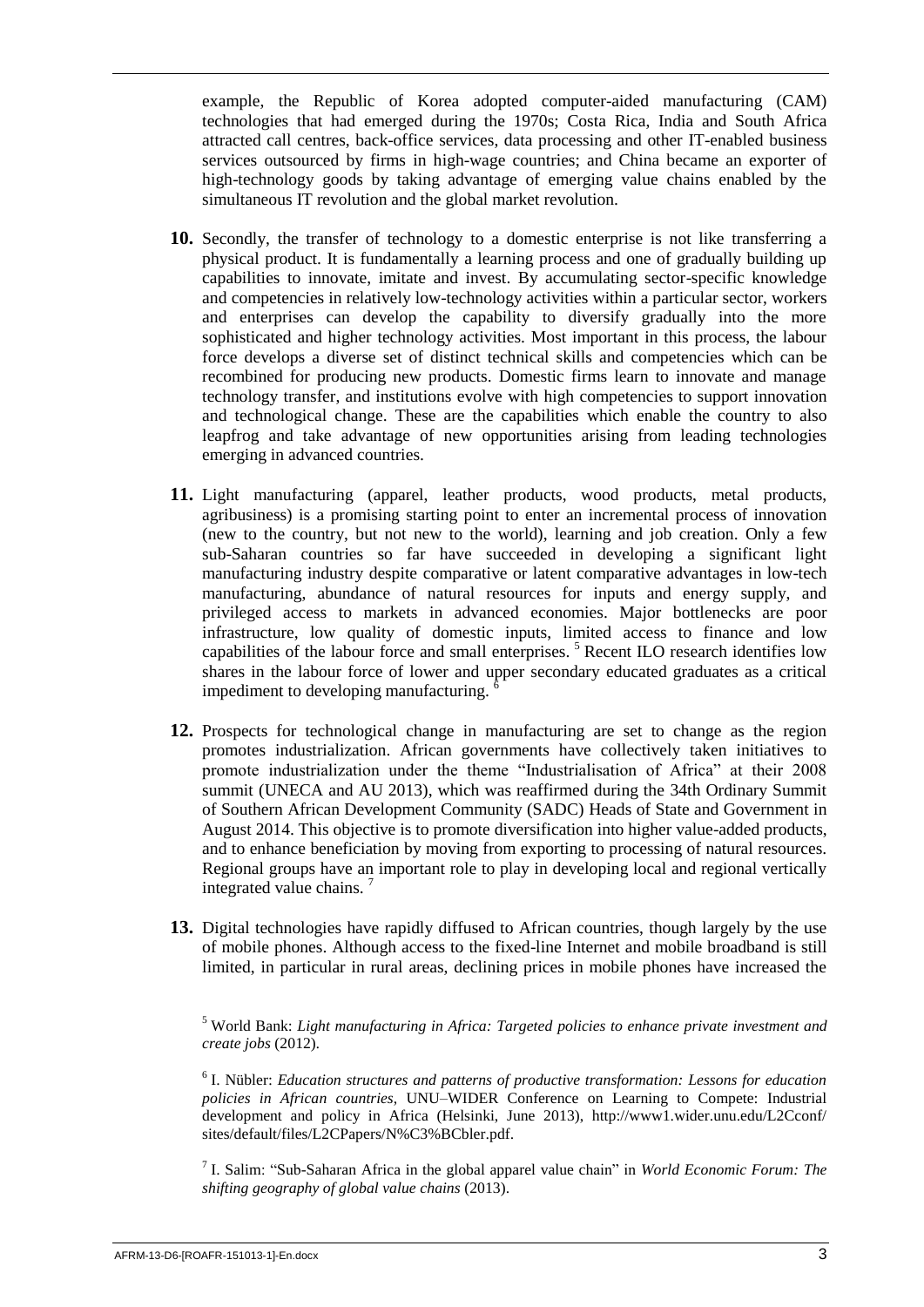use of mobile phones. Only 45 per cent of African firms reported to have used email exchange with clients, against an average of 61 per cent in East Asia and 86 per cent in Latin America. However, many citizens and business people have benefited from the Internet in different ways. Digital information and communications technologies (ICTs) allow people to pursue new opportunities to generate income, reduce transaction costs and lower the costs of participating in markets – such as paying bills in Kenya and registering birth certificates and drivers' licences without long-distance travelling in Uganda. The challenge is to increase access to the Internet, to support the development of IT-enabled services, and attract new business models that create good jobs. The impact of ICTs and the Internet on jobs, types of employment and inequality in African countries, however, has not been systematically explored. The forthcoming *World Development Report* will address some of these issues.

#### *2. New technologies and windows of opportunities*

- **14.** In order to achieve rapid job creation, African countries are also challenged with taking advantage of opportunities arising from new technologies in advanced countries and leapfrogging into newly emerging technologies. New technologies such as robots and the "Internet of things", IT-enabled cloud sourcing and cloud computing, Industry 4.0 and "smart" machines with self-learning algorithms, may provide new opportunities to domestic enterprises to provide services, develop new products and to leapfrog into new technologies. Experience shows that countries can benefit from this only if they have developed relevant capabilities through past experiences. This challenges African countries to understand the current wave of new technologies and the opportunities arising from new business models adopted in advanced countries. Furthermore, governments and enterprises need to understand their country-specific capabilities, and the feasible options for process and product innovations.
- **15.** Cloud sourcing represents a new business model where enterprises use Internet platforms to access global labour markets in search of specialists, experts, and IT services on demand. Organizations assemble ad hoc teams to provide sales and customer support, help with editorial work, conduct research, and perform many other tasks online instantly. The cloud economy is expected to grow rapidly, thereby opening wide opportunities for workers and firms in developing countries. It provides jobs for educated workers who are attracted by the promise of high earnings and flexible conditions. Mobile and web developers as well as graphic designers and translators are among the most highly sought after workers. <sup>8</sup> For example, in South Africa, the cloud computing market is growing significantly, due to the evolution of data centres which are used to house all the computer systems and all the associated components and to store information. <sup>9</sup> Cloud sourcing requires easy access to the Internet, reliable electricity supply, online payment systems, skilled workers and professionals, and institutions that provide data security, privacy, and compliance with international standards.
- **16.** New production technologies in industries have fundamentally changed the quantity and types of jobs. A highly competitive environment forces industries to replace tasks of workers by machines (automation) or to outsource labour-intensive tasks to low-wage countries. Robotization has largely replaced medium-skilled workers while the share of high-skilled and low-skilled workers increased. These technologies will make it increasingly difficult for African countries to leapfrog into cutting edge manufacturing

<sup>8</sup> Financial Times: *New world of work: Digital marketplace reshapes casual labour*, 5 August 2015, http://www.ft.com/cms/s/2/6a23a27c-3500-11e5-b05b-b01debd57852.html#ixzz3k6ZDHatd.

<sup>9</sup> AfricanBrains: *Cloud computing market in South Africa 2014–2018*, http://africanbrains.net/ 2014/07/21/cloud-computing-market-south-africa-2014-2018/.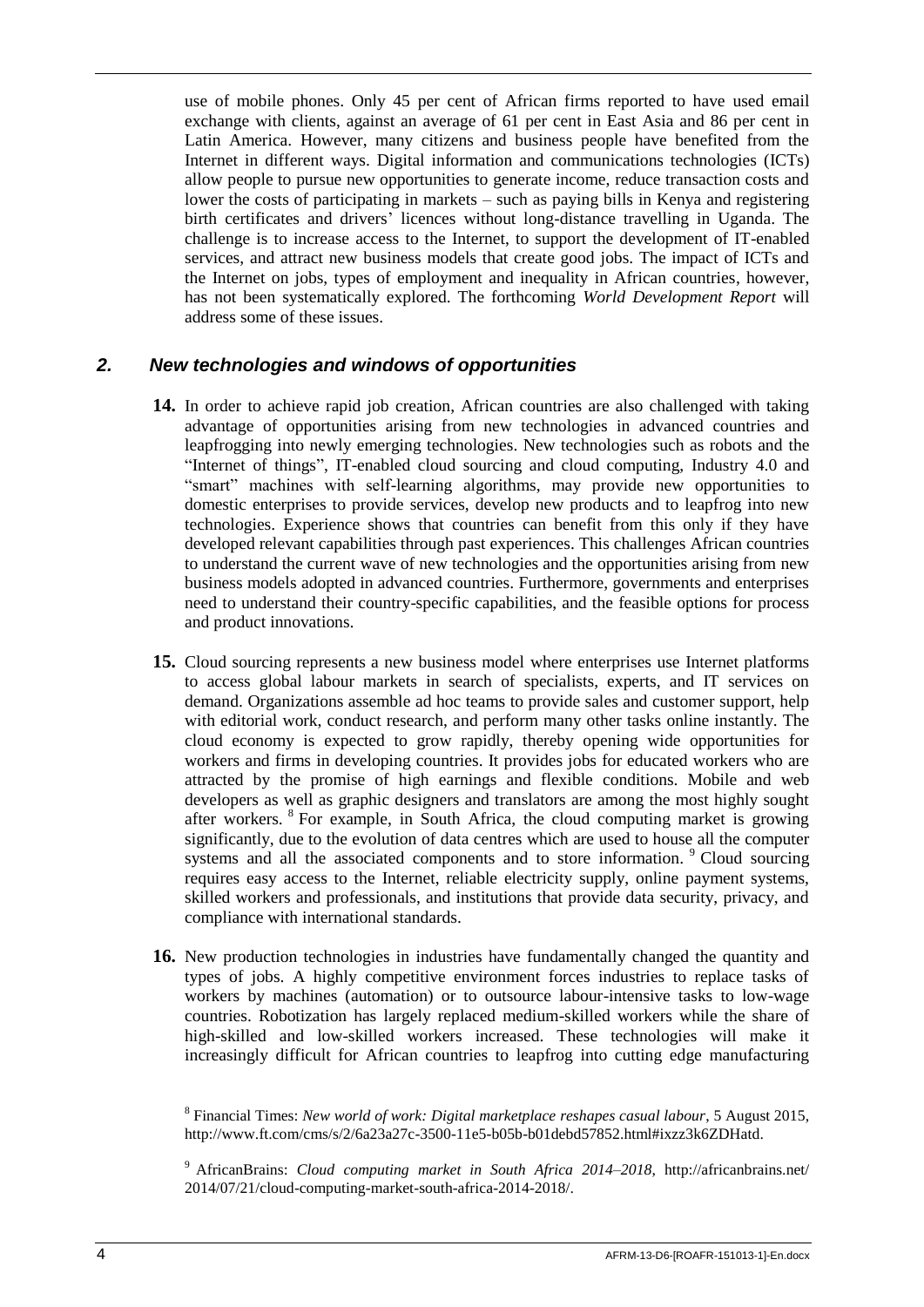technologies unless they rapidly develop a high-skilled labour force with the capabilities to implement and operate highly automated production processes.

- **17.** Moreover, emerging production technologies may also have disruptive impact on global value chains. The new manufacturing technology, Industry 4.0, currently developed in advanced countries, aims at integrating and automating the full value chain in manufacturing. Furthermore, new robots are being developed which can perform tasks previously outsourced to low-income countries. For example, a newly developed robot can perform sewing tasks, stitching together garments which so far had remained a job for "nimble fingers", and has been outsourced to low-wage countries. Such technologies will bring garment-making back to advanced countries, in particular where producers need to rapidly respond to new fashion and new trends.  $10^{\circ}$  Insourcing will significantly limit opportunities of developing countries to attract tasks and create jobs. African countries which were expecting to attract such jobs due to rising wage levels in China and other Asian countries may not be able to realise this potential. This highlights the importance for African countries to develop regional value chains to generate jobs in textile and garments.
- **18.** For those countries which are able to rapidly develop the right mix of skills and capabilities, the new manufacturing technologies may open up the opportunity to jump into the cutting edge technology by attracting foreign direct investment (FDI), and learning to master the new technology. China has recognized this opportunity and has recently established cooperation with German industry to develop and transfer the Industry 4.0 (considered as the fourth industrial revolution) manufacturing technology to China.
- **19.** Jobs in professions will also be affected as the new technologies are increasingly applied in the profession. These technologies are expected to fundamentally transform jobs of professions in a wide range of sectors, in particular in aviation, law, medicine, petroleum geology, architecture, research and development, teaching and design. <sup>11</sup> Tasks will be standardized, systematized, performed by computers and made available through online services. Professionals in Africa could benefit from these new technologies. Firstly, computers allow them to focus on core tasks that cannot be computerized. Secondly, professions may develop IT-enabled services and enter local, regional or global service value chains. For example, doctors could develop expertise in diagnostics for tropical diseases or develop tailor-made, personalized treatment and medication plans; architects and engineers could use smart machines to develop designs and building materials appropriate for local conditions; and lawyers could provide specialized legal advice with instant access to pre-prepared documents and tutorials. Moreover, the development of such hubs will generate new occupations, particularly at the intersection of professions, software and machines: big data architects and analysts, cloud services specialists, software developers, and legal knowledge engineers or legal technologists.
- **20.** The 3D printing technology or additive manufacturing is one of the most promising technologies that can help the crafts, trade and artisan sectors to boost innovations and to create jobs. These technologies can produce objects at zero lead time, on demand, and in response to customer orders when and where it is needed. It allows producing tailor-made shapes as demanded for by clients, as well as shapes that cannot be created through traditional methods such as carving, cutting, or moulding. Furthermore, additive manufacturing allows one entrepreneur to produce a wide variety of consumer products, as a single 3D printer can make a vast number of different shapes, and produce at different levels of complexity. These technologies enable the crafts and trade sector to provide

<sup>&</sup>lt;sup>10</sup> The Economist: *Technology Quarterly*, "Made to measure", 30 May 2015.

<sup>&</sup>lt;sup>11</sup> R. Susskind and D. Susskind: *The future of the professions: How technology will transform the work of human experts* (Oxford University Press, 2015).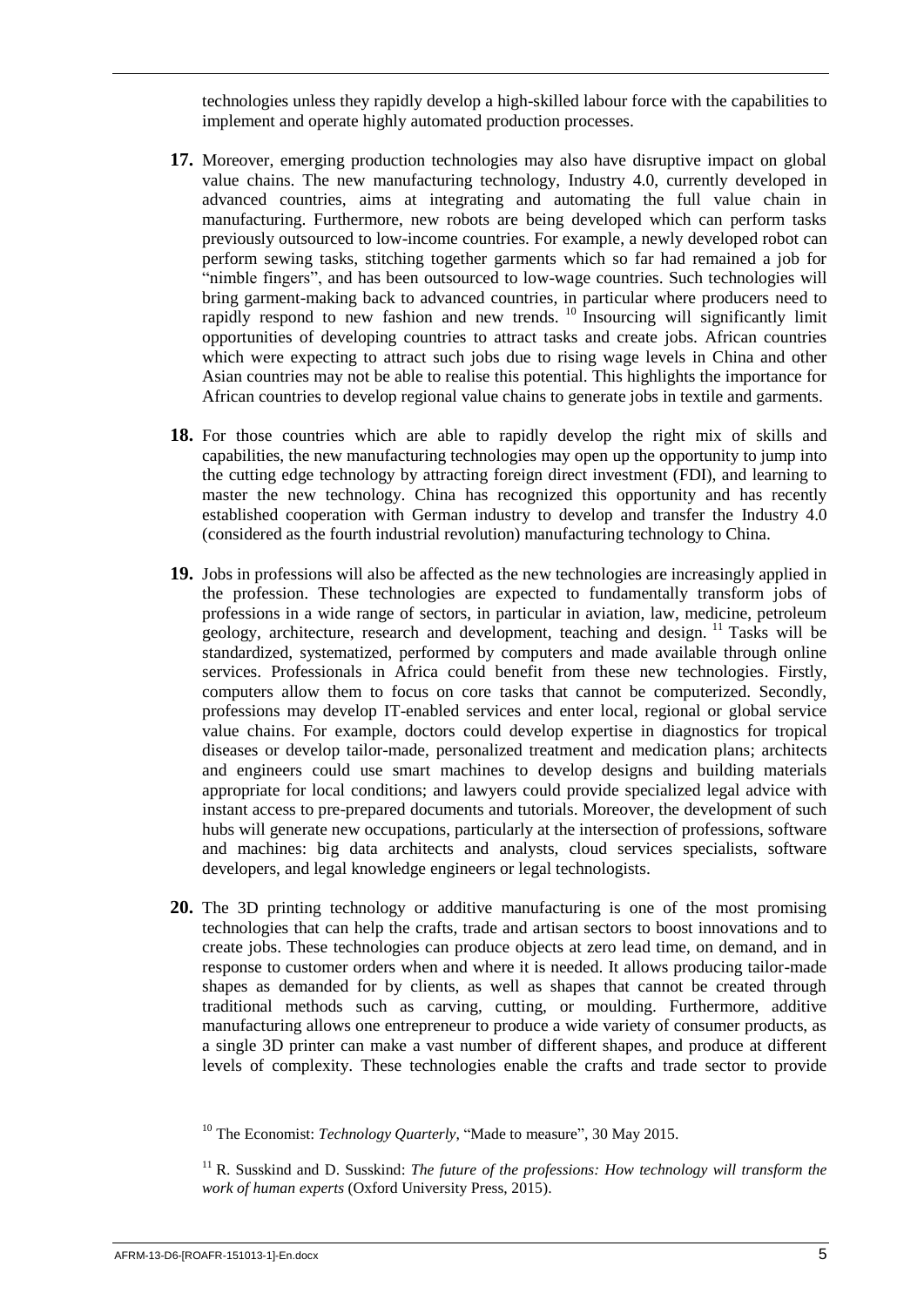goods and services that meet the needs of local people, and we may even think of artisans producing high quality customized and tailor-made products for export.

#### **B. Policy issues**

**21.** Technological development is fundamentally a process of investment in productive capacities – physical and human capital, infrastructure, and of building domestic capabilities through learning. Governments play a key role in promoting both processes. There is no one-size-fits-all policy approach. Policy-makers need to develop countryspecific strategies, taking into account the country's conditions and capabilities. Innovation, investment and learning strategies need to be formulated in the light of the country's development objectives and aspirations. Formulating and evaluating such strategies need to be supported by country-specific studies and research, and based on sound data.

#### *1. Promoting investment and productive capacities*

**22.** Governments are challenged with proactively designing and implementing industrial or productive transformation policies. A key element is targeting preferred activities and technologies. Moreover, only a comprehensive, integrated and coordinated package of policies and institutions can adequately respond to the myriad challenges. This package needs to consider a coherent set of investment, trade, technology, education and training policies supported by macroeconomic, financial and labour market policies.<sup>12</sup> Investment in infrastructure is critical in African countries in order to improve connectivity, enhance access in urban and rural areas to the Internet, to generate a reliable supply of electricity and to reduce production, transport and transaction costs.

#### *2. Boosting learning and capabilities*

- **23.** Governments play a key role in promoting learning at different places and levels. A comprehensive learning strategy needs to promote learning in schools, training centres, in industries and in social networks. The aim is to develop a diverse and sophisticated knowledge base in the labour force, and effective technological and organizational routines in domestic enterprises. The more sophisticated and diversified the knowledge base, and the "smarter" the enterprise routines, the more dynamic an economy can be to adopt more complex technologies, diversify into a wider range of products, and to leapfrog into cutting edge technologies, thereby accelerating the speed of jobs creation.  $^{13}$
- **24.** The high value of school-based education lies in its ability to teach the labour force advanced technical skills and relevant attitudes even when industries cannot yet provide such learning opportunities. The development of light manufacturing requires, in particular, medium-skills occupations such as machine operators, technicians and clerks. This challenges education policies to invest in lower and upper secondary education. Most sub-Saharan African countries still have an "L-shaped" educational attainment structure (high primary, but extremely low secondary and tertiary shares), resulting in low supply of medium-skilled occupations and low capabilities for productive transformation.

<sup>12</sup> J.M. Salazar-Xirinachs, I. Nübler and R. Kozul-Wright: *Transforming economies: Making industrial policy work for growth, jobs and development* (Geneva, ILO, 2014).

 $13$  I. Nübler: "A theory of capabilities for productive transformation: Learning to catch up", in: Salazar-Xirinachs et al., op. cit.